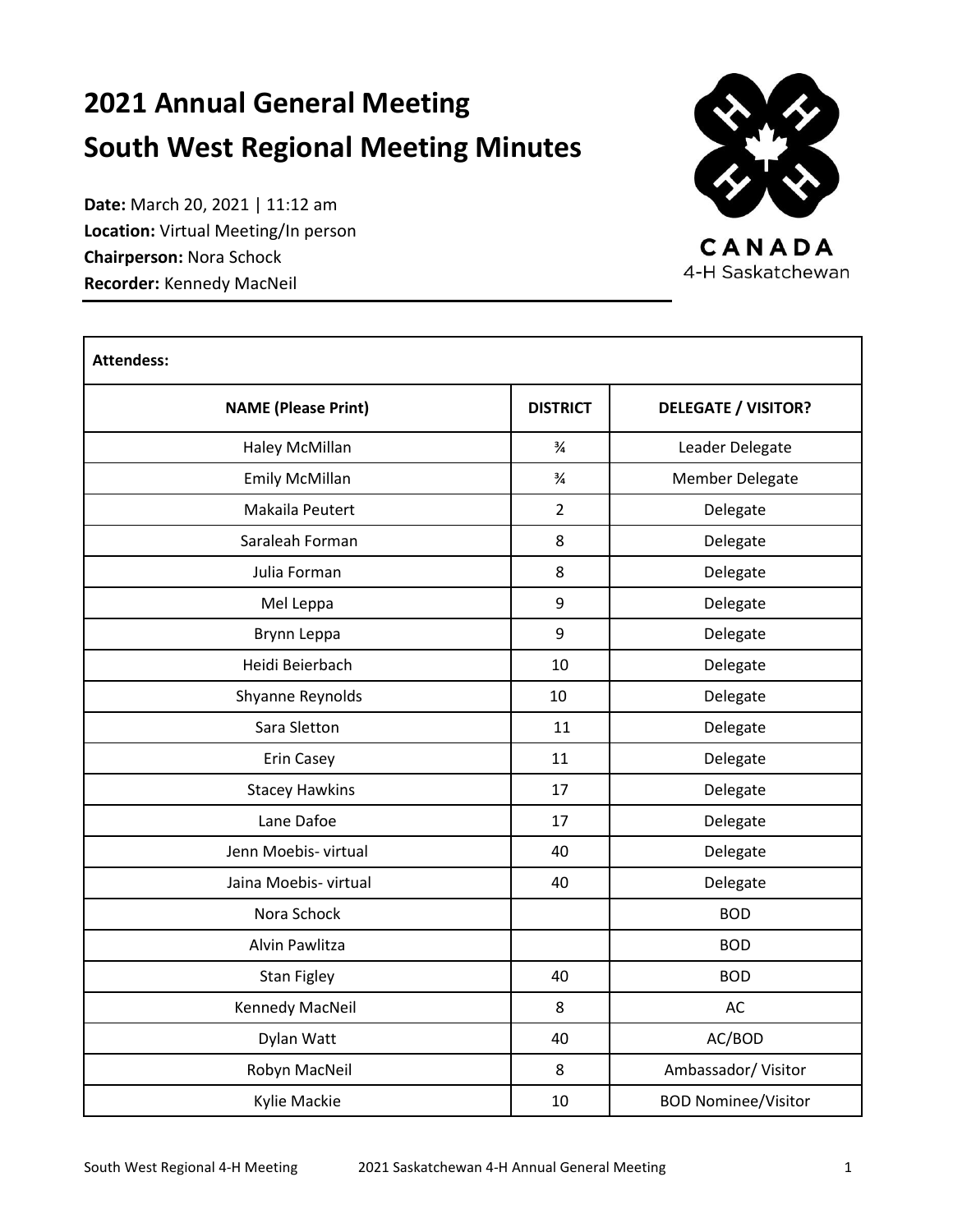| Georgia Pawlitza | 11 | Visitor            |
|------------------|----|--------------------|
| Hannah Leipert   | 17 | Ambassador/Visitor |
| Kaitlyn Keller   |    | <b>Staff</b>       |

# **1. Call this meeting to order & 4-H Pledge at 11:12 am**

Chairperson Nora Schock called the meeting to order with the 4-H pledge at 11:12 am.

#### **2. The 4-H Pledge was recited.**

## **3. Welcome & Introductions** *(Taken at Registration)*

## **4. Appointment of Recorders:**

- a) **Minutes**: Kennedy MacNeil
- b) **To Do List**: Hannah Leipert
- c) **Presenter of Regional Report**: Kennedy MacNeil

## *TO adopt the recorder.*

|                                                                               | Stacey Hawkins/Brynne Leppa | CARRIED |
|-------------------------------------------------------------------------------|-----------------------------|---------|
| 5. Presentation and Adoption of Agenda                                        |                             |         |
| To adopt the agenda with the power to add. (Appendix A)                       |                             |         |
|                                                                               | Makaila Peutert/Lane Dafoe  | CARRIED |
| 6. Review points 1 and 2 from Procedures: Regional Meeting                    |                             |         |
| 7. Minutes from 2020 South West Regional Meeting                              |                             |         |
| To adopt the minutes from the 2020 South West regional meeting as circulated. |                             |         |
|                                                                               | Erin Casey/Emily McMillan   | CARRIED |

#### **OLD BUSINESS**

## **8. Reports (previously circulated):**

#### **a. District Reports**

*Districts 2, ¾, 8, 9, 10, 11, 16, 17, 40 presented and submitted reports that outlined the various activities undertaken by districts throughout the past year. (Appendix B)*

# **b. Board Member and Advisory Council Updates** *(Appendix C)*

**Presented by Alvin Pawlitza –** presented a report about the board **Advisory Council Update – presented by Kennedy MacNeil Ambassador Report – presented by Makaila Peutert**

# **d. Regional 4-H Specialist Report and News & Opportunities** Kaitlyn Keller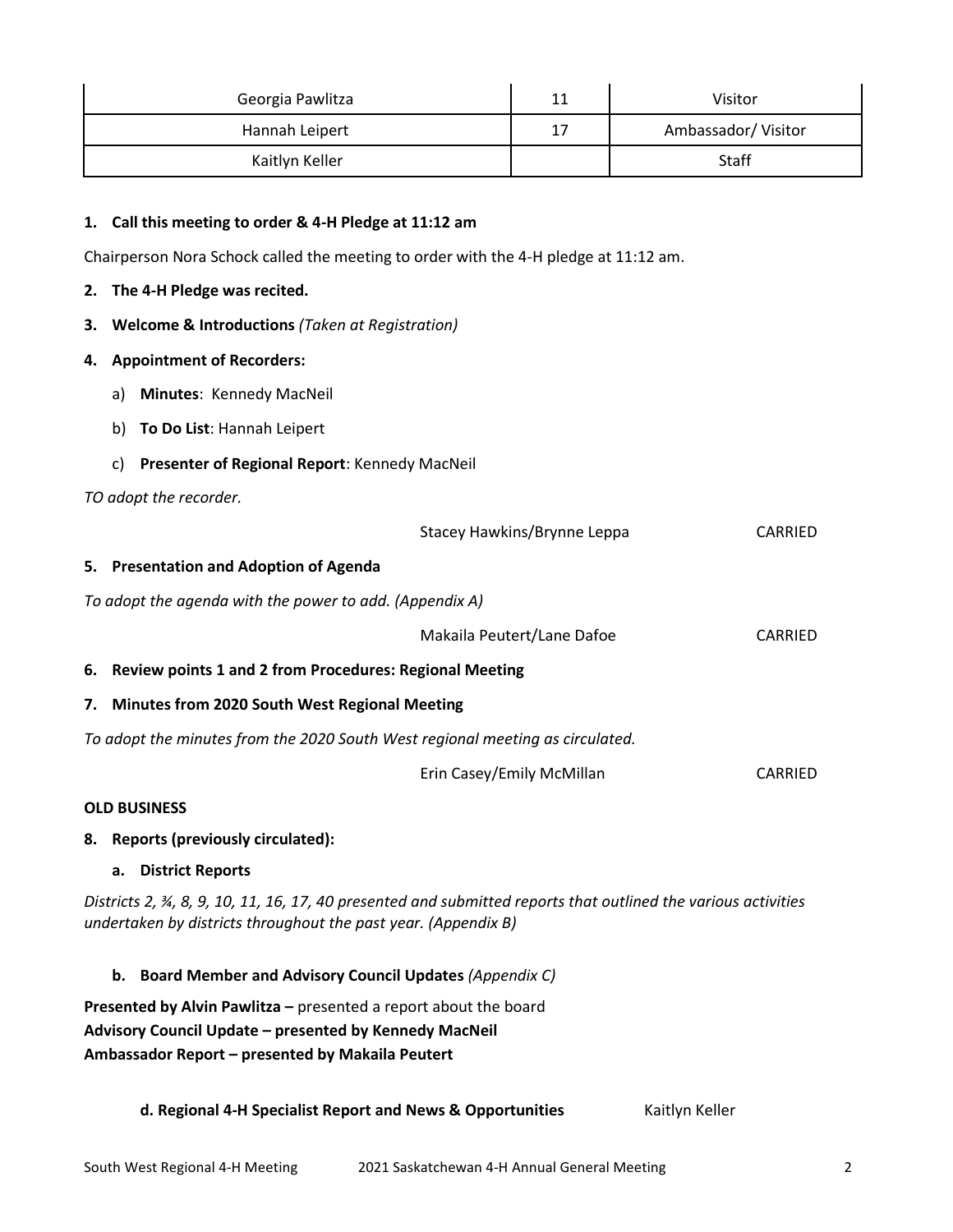*THAT the reports be adopted as presented.*

Heidi Beierbach/Erin Casey CARRIED

#### **NEW BUSINESS**

## **9. Reviewed the new proposed regional rotation with the change to Public Speaking (District 26 to host next**

| year.)                                                                                                                                                                                          |                                                             |                |
|-------------------------------------------------------------------------------------------------------------------------------------------------------------------------------------------------|-------------------------------------------------------------|----------------|
| <b>Regional Public Speaking</b>                                                                                                                                                                 | Host District:                                              | 3/4            |
| <b>Regional Curling</b>                                                                                                                                                                         | Host District:                                              | 16             |
| Funtastic                                                                                                                                                                                       | Host District:                                              | 9              |
| <b>Provincial Curling</b>                                                                                                                                                                       | Host District:                                              | <b>NE</b>      |
| THAT the South West Regional Rotation be adopted as presented.                                                                                                                                  |                                                             |                |
|                                                                                                                                                                                                 | Saraleah Forman/Julia Forma                                 | CARRIED        |
| 10. Upcoming 4-H Opportunities                                                                                                                                                                  |                                                             |                |
| 11. Elections:                                                                                                                                                                                  |                                                             |                |
| Nora Schock Reviewed points 3 to 8 in Procedures: Regional Meetings.                                                                                                                            |                                                             |                |
| <b>Nominations / Elections:</b><br>а.                                                                                                                                                           |                                                             |                |
| Nora Schock announces prior nominations for the position of Board of Directors<br>Kylie Mackie - District #10, Reno Multiple 4-H Club<br>Stan Figley - District #11, Abbey-Lancer 4-H Beef Club |                                                             |                |
| Stan Figley has successfully been voted to the 3 year BOD position.                                                                                                                             |                                                             |                |
| Kylie Mackie has successfully been voted to the 2 year BOD position.                                                                                                                            |                                                             |                |
| To accept Stan Figley and Kylie Mackie as our nominees to the Board of Directors.                                                                                                               |                                                             |                |
|                                                                                                                                                                                                 | Brynne Leppa/Saraleah Forman                                | <b>CARRIED</b> |
| Rebecca Huber asked for nominations for the NW Advisory Council Position.                                                                                                                       |                                                             |                |
|                                                                                                                                                                                                 | Louise Sroka nominated Shayla Amanda Kaminski who accepted. |                |
| Amanda Kaminski was successfully voted to the position of the NW Advisory Council.                                                                                                              |                                                             |                |
| To accept Amanda Kaminski as our nominee to the Advisory Council.                                                                                                                               |                                                             |                |
|                                                                                                                                                                                                 | Jessica Wood/Jenna Kuziw                                    | CARRIED        |
| 12. Selection of (3) Member and (3) Leader Ambassadors (by ballot)                                                                                                                              |                                                             |                |
| Nora Schock reviewed previous nominations for the position of Member Ambassador                                                                                                                 |                                                             |                |
| Makaila Peutert - District #2, Rockglen Multiple 4-H Club                                                                                                                                       |                                                             |                |
| Brynne Leppa - District #9, Clairbank Multiple 4-H Club                                                                                                                                         |                                                             |                |
| Nora Schock announces the acclimation of Makaila Peutert and Brynne Leppa to the position of Member                                                                                             |                                                             |                |
| Ambassador.                                                                                                                                                                                     |                                                             |                |
|                                                                                                                                                                                                 |                                                             |                |

Nora Schock called for nominations for the position of Member Ambassador.

South West Regional 4-H Meeting 2021 Saskatchewan 4-H Annual General Meeting 3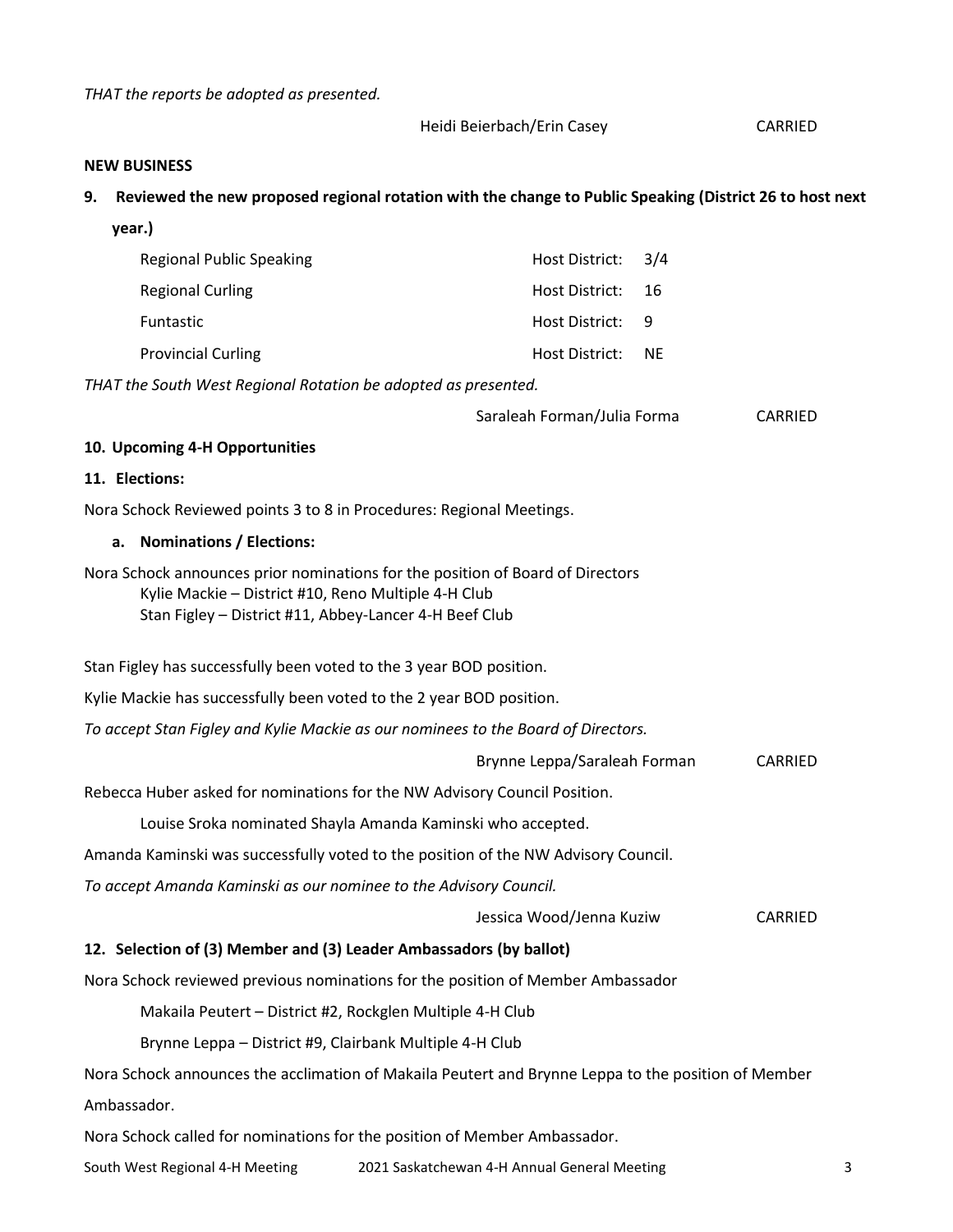Hannah Leipert volunteers for the position.

The following three members were elected as the South West member Ambassadors: Makaila Peutert, Brynne Leppa and Hannah Leipert.

Nora Schock called for nominations for the position of Leader Ambassador.

Stacey Hawkins and Robyn MacNeil volunteer for the position.

Dylan Watt nominates Nora Schock who accepts

The following three 4-H leaders were elected as the North West Leader Ambassadors: Stacey Hawkins, Robyn MacNeil and Nora Schock.

*TO accept the above as the South West Regional Member/Leader Ambassadors.*

Lane Dafoe/Julia Forman CARRIED

# **10. Other Business:**

a) Provincial Curling – 2023 will need 4 sheets of ice. Take back to the districts so you can bring forward a bid at the 2022 AGM

# **11. Adjournment:**

*THAT there being no further business present, we adjourn the meeting at 12:15 pm.*

Stacey Hawkins

Chairperson Secretary Secretary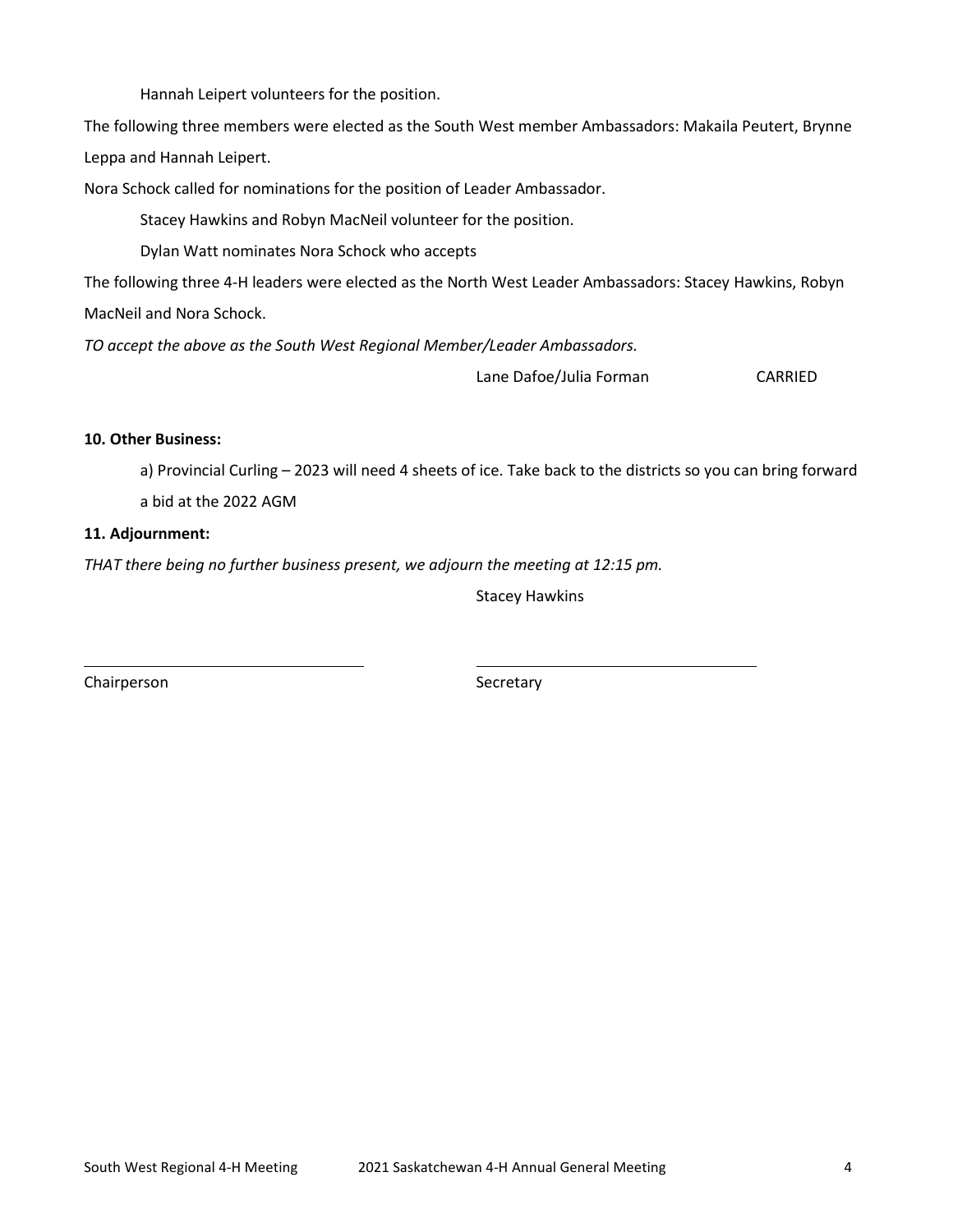## **APPENDIX A: 2021 NORTH EAST REGIONAL MEETING AGENDA**

#### **2021 ANNUAL GENERAL MEETING**

**SOUTH WEST REGIONAL MEETING AGENDA**

**Date: March 20, 2020 Time: 11:00 am Chairperson: Nora Schock**

# **1. Call to Order**

**2. Pledge**

## **3. Welcome & Introductions**

## **4. Appointment of Recorders**

- a) Minutes: \_\_\_Kennedy MacNeil\_\_\_\_\_\_\_\_\_
- b) To Do list: **\_\_\_\_Hannah Leipert**
- c) Presenter of Regional Report to wider AGM: \_\_\_\_\_\_ Kennedy MacNeil
- **5. Agenda**

# **Presentation / Adoption of Agenda with power to add**

- **6. Review Policy for Procedures: Regional Meetings \***
- **7. Minutes of 2020 Regional Meeting \***

## **Errors or omissions / Adoption of minutes as circulated**

## **OLD BUSINESS**

## **8. Reports**

- a) District Reports: 2, 3/4, 8, 9, 10, 11, 17, 40, 16(as circulated)
- b) Board Member Report (Alvin Pawlitza)
- c) Advisory Council Member Reports (Kennedy MacNeil)
- d) South West Ambassador Report (Makaila Peutert)
- e) Regional 4-H Specialist Report (Kaitlyn Keller)
- f) Other

# **NEW BUSINESS**

**9. Review of Regional / Provincial Rotations**

# **10. Upcoming 4-H Opportunities**

- **11. Elections for the Board of Directors and Advisory Council positions**
- **A) Review Voting Procedure: Regional Meetings**
- **B) Nominations / Elections**
- **- one 3-year BOD Position**
- **- one- 2-year BOD position**
- **12. Selection of (3) Member and (3) Leader Ambassadors (by online voting system)**
- **13. Other Business**
- **A) Provincial 2023 Curling - Ask your Districts in the Fall if you would like to host this event**
- **14. Adjournment**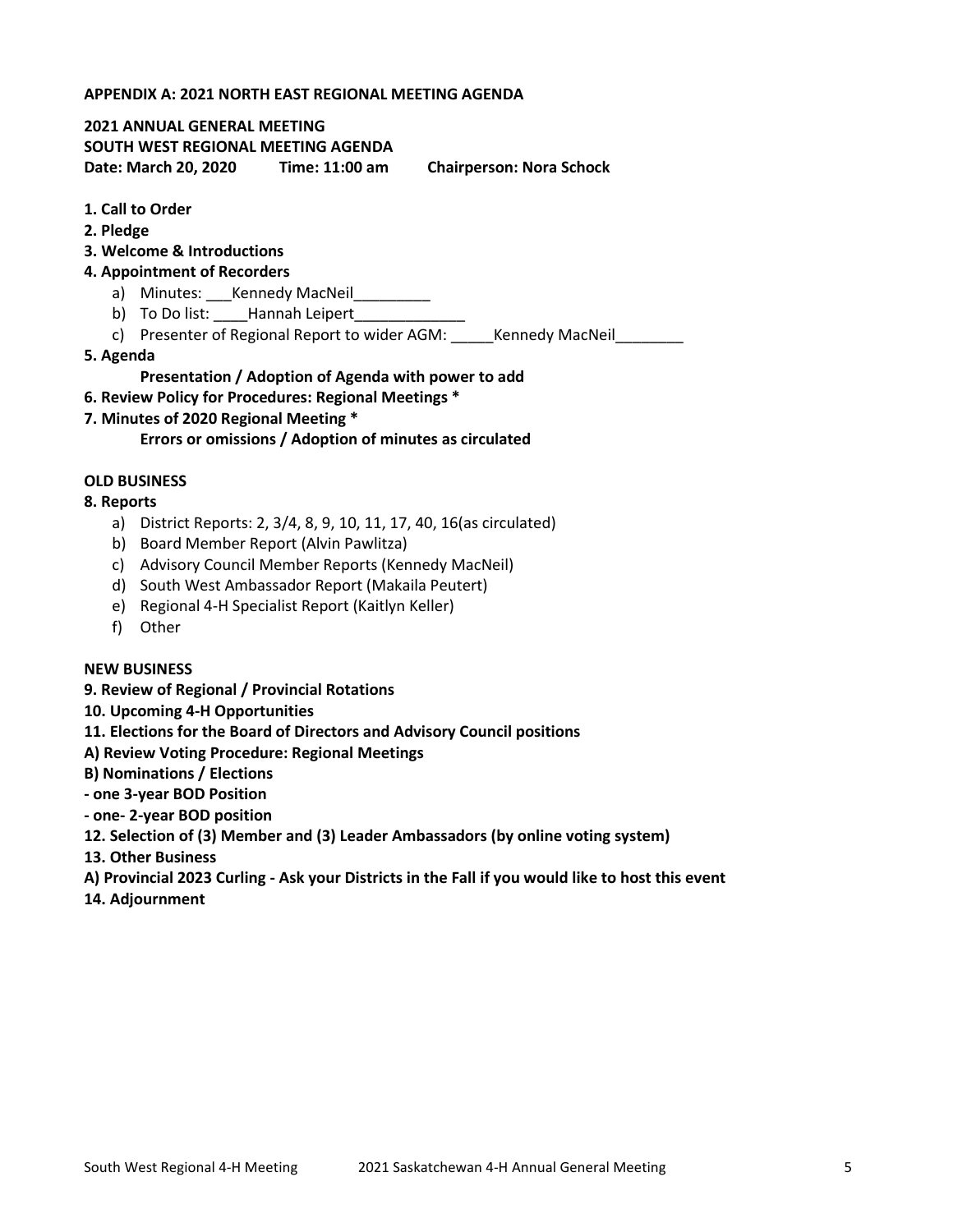# **APPENDIX B: DISTRICT REPORTS**

# **District 2**

District 2 consists of 2 clubs, the Rockglen Multiple 4-H Club and the Ogema Light Horse 4-H Club. The Rockglen club has 18 members this year in both Light Horse and Beef, and Ogema has 13 light horse members.

# **District 3/4**

There are 6 clubs in our district

- **Aneroid Multiple 4-H Club** has 27 members with 8 different projects
- **Val Marie Light Horse 4-H Club** has 14 members in the Light Horse project
- **Mankota Beef 4-H Club** has 32 members in the Beef project
- **Red Coat Multiple 4-H Club** has 12 members in Canine Obedience and Agility and Stock Dog project
- **Wood River Multiple 4-H Club** has 10 members in the Light Horse project
- **Southline Light Horse 4-H Club** has 6 members in the Light Horse project

Our district meets twice a year. District speaking is scheduled for April 18 in Mankota, SK.

# **District 8**

There are 7 clubs within District 8

- Briercrest 4-H Club -31 members
- Heartland Light Horse Club -10 members
- Infinity 4-H Club-8 members
- Missouri Coteau 4-H Multi Club- 42 members
- Moose Jaw 4-H Beef Club -8 members
- Thunder Creek 4-H Club 10 members
- Old Wives 4-H Club- 13 member

District 8 meets twice a year, normally in the fall and in the early spring.

# **District 9**

We have 6 clubs in our district representing approximately 117 members. Hallonquist club has 4 members, Ernfold has 27, Wymark has 30 members, Burnham has 30 members, Herbert has 16 and Clairbank has 11 members. Projects offered throughout our district this year include; beef, lighthorse, poultry, woodworking, archery and 4U.

Our district meets twice per year in spring and fall to decide who will be hosting what. This year there was no one interested in competing at a district level for public speaking due to covid.

With covid impacting a lot of our "Learn to do by Doing" motto in District 9 things are pretty quiet on the 4- H front. Unfortunately for most members they are stuck doing online or take home 4-H. Many families seem to be disconnected from 4-H this year. It is important to our district that 4-H gets back on track or we will lose a long time tradition in our area.

We still have plans to host some form of Fantastic when restrictions are lifted enough to allow for it.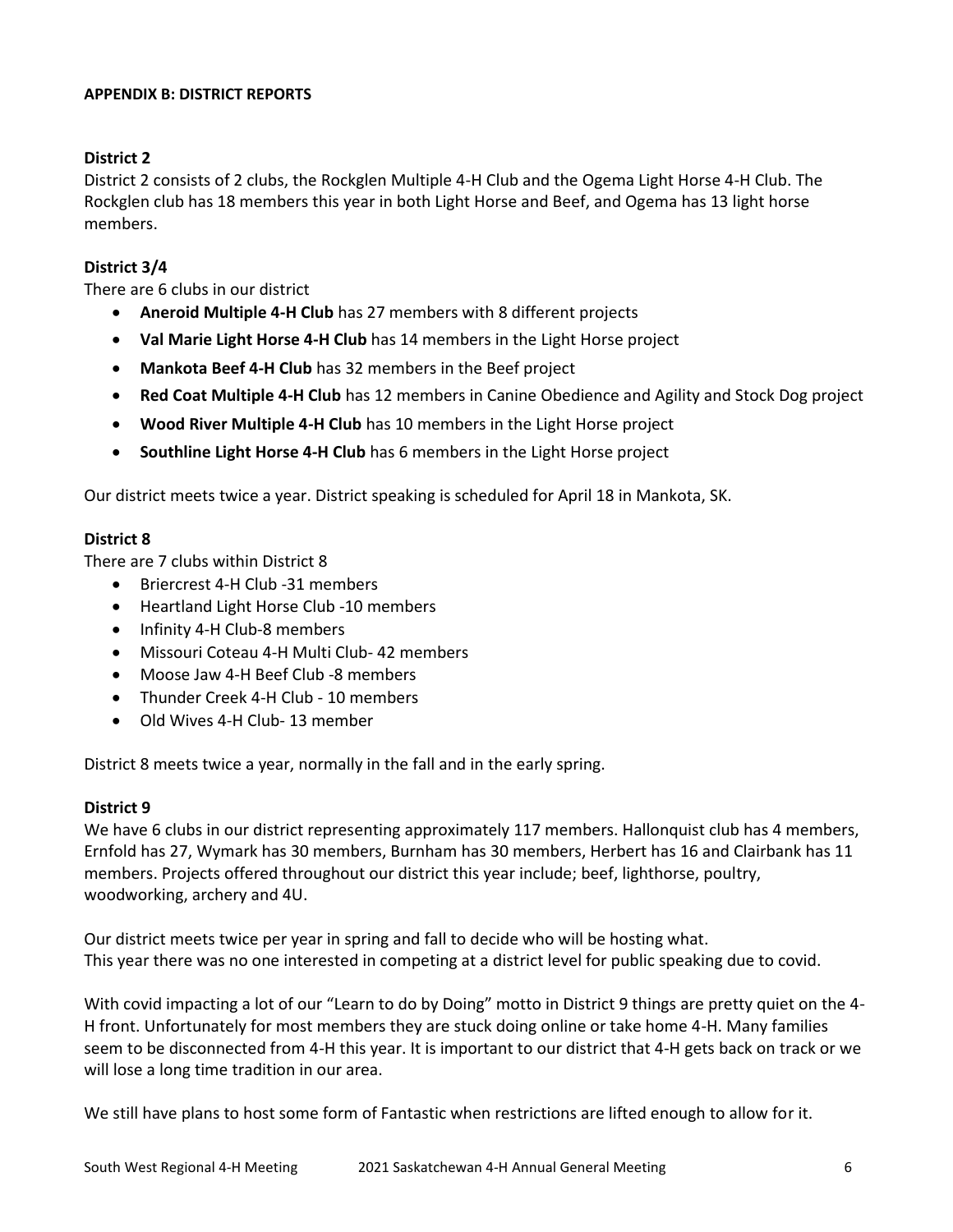# **District 10**

In district 10 there are a total of 3 clubs which include Bear Creek Multiple 4-H club which consists of 16 members, Maple Creek Multiple 4-H club with 19 members, and Reno Multiple 4-H club has 17 members. The clubs in our district meet twice a year usually in November and March. We were unable to host district curling this year and regional public speaking last year but Reno Multiple 4-H club will be hosting district speeches on March 28th, 2021. This year we have not hosted many events other than speeches. We planned on hosting regional speeches but we no longer are going to. As a district we usually sell lottery tickets as a fundraiser but this year we made the decision not to sell them.

# **District 11**

We normally have 2 clubs in our district, PALS and Abbey-Lancer Beef Club. This year PALS has taken a break so only Abbey-Lancer is currently running. We have a total of 16 members. Our district public speaking results were as follows:

- **Cloverbud:** 1st place- Wade McEachern, 2nd place- Austin Allin
- **Junior:** 1st place- Raleigh Little, 2nd place- Karli Duncan
- **Intermediate:** 1st place- Reed Duncan, 2nd place- Hunter Stock
- **Senior:** 1st place- Georgia Pawlitza, 2nd place- Erin Casey

This has been an interesting year for us and we have moved online for numerous meetings. We have several new members as well this year so we are thankful for the new ideas as well as the willingness to adapt in this strange year.

# **District 16**

There are three clubs including, Laura Multiple, Birsay Multiple and Hanley Beef.

In total the district has 65 members and 12 leaders!

Our district meets two times a year on conference call meetings and gathers in person once a year to do district public speaking.

# **District 17**

There are four clubs in our District. Bea Bank Beef Club (nine members), Border Country Multiple Club (eight members), Dusty Riders Light Horse Club (twelve members), and Eston Multiple Club (thirteen members).

Our District meets twice a year, once in thee fall/winter (November or December) and once in the new year, before AGM (February or March).

The District raises money by collecting District fees from each club. The District fees are \$350/club.

# **District 40**

- District 40 is comprised of 5 clubs:
- Nomads-beef club based out of the Kyle area.
- Coteau-beef club based in Beechy.
- Beechy Multiple-multiple club based in Beechy.
- Ridpath-beef club located near Fiske/Rosetown.
- Crystal Springs-light-horse club based near Fiske.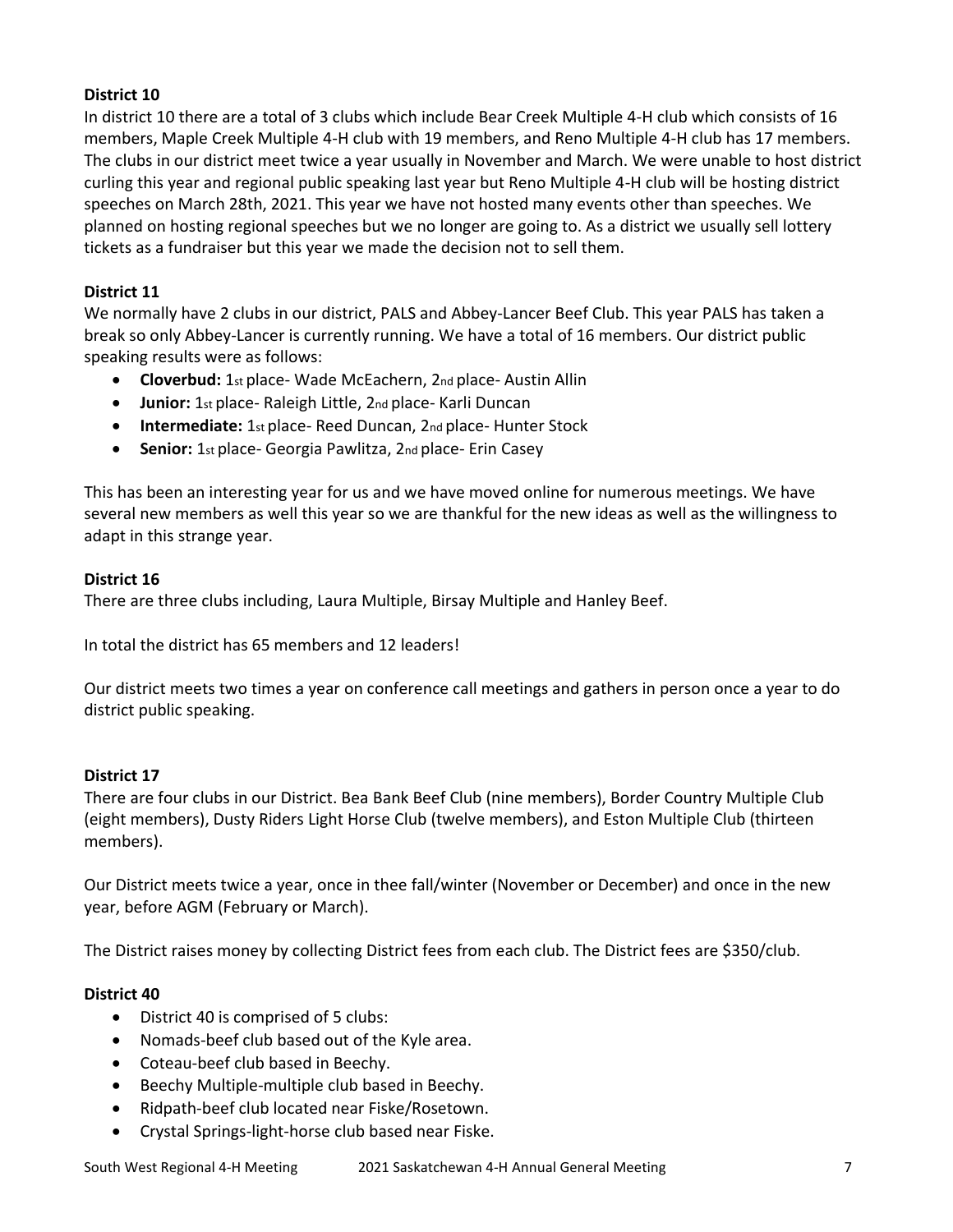Our district meets twice yearly for meetings to date the fall 2020 and spring 2021 meetings were held virtually. Our district speaking has not been scheduled as we are determining the amount of interest in virtual speeches.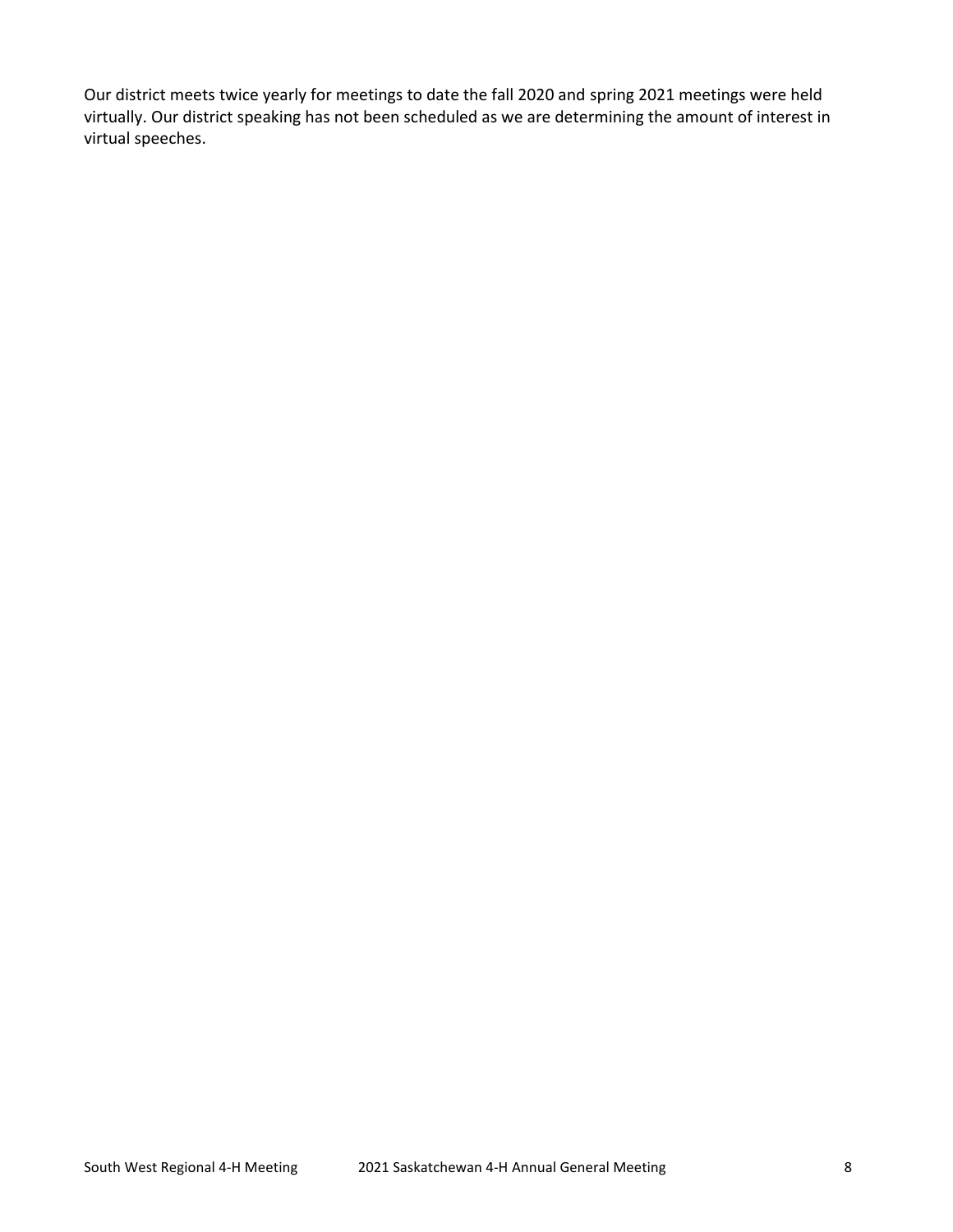# **APPENDIX C: Board of Directors, Advisory Council and Ambassador Reports**

## **Board Member Report**

It was a pleasure to serve on the board of directors with my fellow members, Nora Schock, Stan Figley and Dylan Watt.

This year like for everyone else was a challenge. From having to cancel 4-H Achievement Days to switching our meetings to all virtual for the early part of the year. And the rescheduling of AGM. Personally was glad to see that the Beef Clubs were able to have successful sales.

Please to report that mainly because of Covid we are in a surplus position financially. Moving forward thanks to the perseverance of leaders etc., we have been able to get permission from the government to host Public ( Club and District) in person. Personally I'm grateful for this change.

We will be working on rewriting our Beef and Horse Manuals.

I'd like to thank Nora Schock for her hard work and dedication to our board. She is retiring off the board. Thanks also to Kaitlyn Keller for her work in a challenging year to try to maintain contact and virtual events with our membership.

I'd also like to acknowledge the extra efforts that our Leaders in this Region went to in order to do and adapt their leader training this year. I'm looking forward to working towards opening 4-H back up to as much normalcy as possible within the framework we've been given by the current government health policies.

4-H members, Leaders are the backbone of or organization and I look forward to working on their behalf this upcoming year.

Alvin Pawlitza, Southwest Director

# **AC Report**

Hello everyone,

This is my first year of being your SW AC member. This year is a tad different due to Covid 19, however, I have been lucky enough to have been able to promote 4-H within my local area. I have given presentations from grades K-12, answered questions and welcomed in new members. I have also had the opportunity to run the 4- H Instagram account for a day during the national 4-H week.

I have had a great time promoting 4-H and can't wait for next year. I've met so many amazing people virtually and hope to meet them in person soon. I have really enjoyed talking with the other advisors and sharing information.

I will continue to plan to help clubs with planning their possible achievement days as well as participating in getting AG into the classrooms and showing students the producer's side of where our food comes from, which I am extremely excited about.